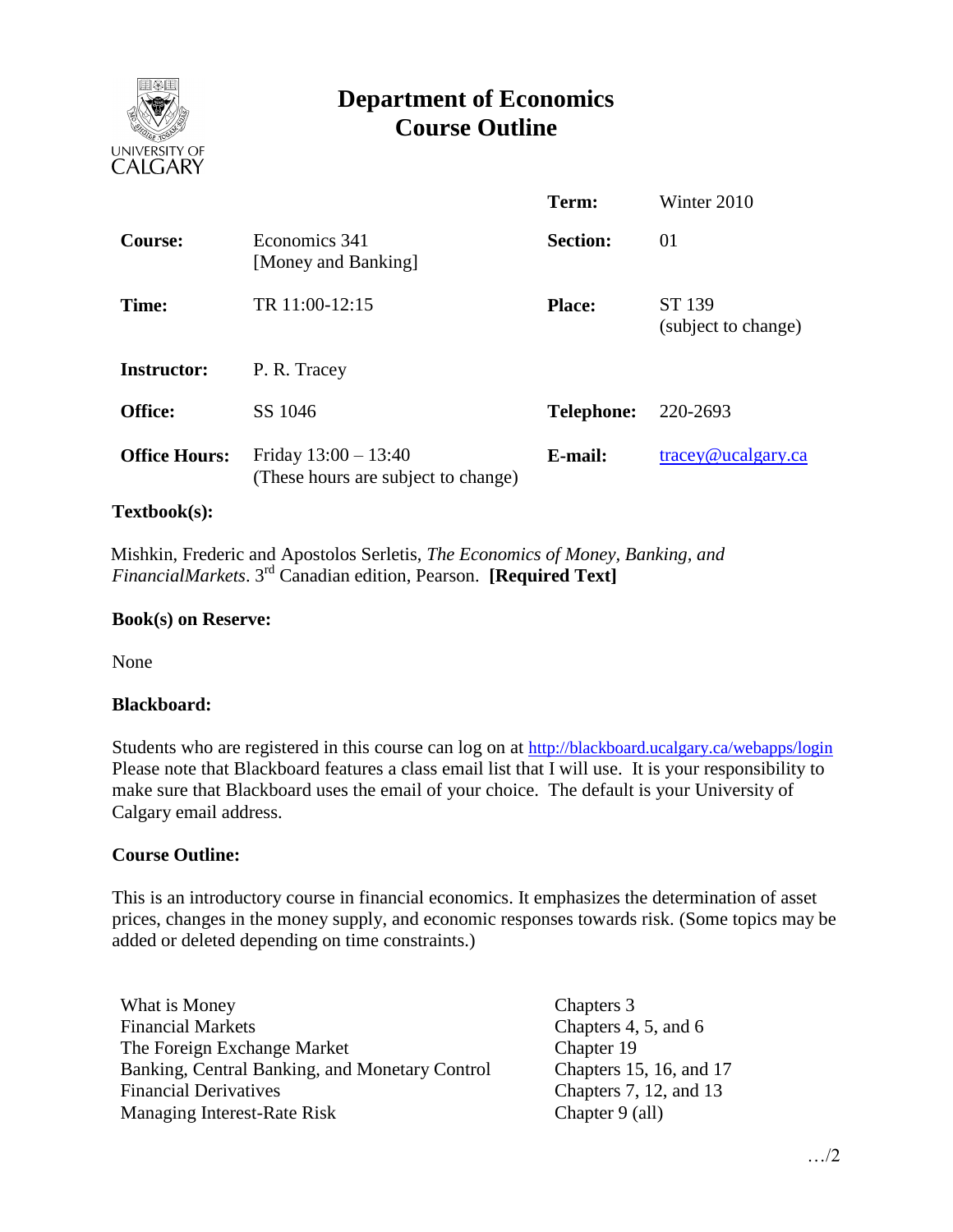## **Grade Determination and Final Examination Details:**

| Midterm Test #1 | Thursday, February 4, 2010               | 25%  | 40 minutes     |
|-----------------|------------------------------------------|------|----------------|
| Midterm Test #2 | Tuesday, March 2, 2010                   | 25%  | 40 minutes     |
|                 | Final Examination Scheduled by Registrar |      | $50\%$ 2 hours |
|                 |                                          | 100% |                |

Tests and the final exam are marked on a numerical (percentage) basis. These grades are added using the weights listed above and converted to letter grades. As a guide to determining standing, these letter grade equivalences will generally apply:

| $A+97-100$    | $B+ 84-88$    | $C+ 73-75$    | $D+ 57 - 61$ |
|---------------|---------------|---------------|--------------|
| A $92 - 96$   | $B = 79 - 83$ | C $67 - 72$   | D $50 - 56$  |
| $A - 89 - 91$ | $B - 76 - 78$ | $C - 62 - 66$ | $F = 0 - 49$ |

The midterm exam will be held in class on the date indicated. The time and location of the final exam, which will be two hours in length, will be scheduled by the Registrar's Office. Exam questions may consist of multiple choice questions. The use of a non-programmable calculator during exams is permitted. The use of graphing calculators, computers, and cell phones is not permitted.

### **Notes:**

- 1. Students should be aware that no "make-up" midterms will be given. Any student who finds it necessary to miss the midterm must notify the instructor in advance and produce a valid medical certificate or other required documentation in order to have the weighting moved to the final examination. Note that deferred final examinations may contain short/long answer questions. Also, deferred final examinations do not have to cover the same material or have the same format as the regular final examination.
- 2. Examinations will not be given prior to the scheduled date.
- 3. Students will not be given extra time to complete tests and exams.
- 4. Students should be aware of the academic regulations outlined in The University of Calgary Calendar.
- 5. Students seeking reappraisal of a piece of graded term work should discuss their work with the instructor *within* 15 days of work being returned to class; however, the earliest that grades will be discussed will be two days after the return of an assignment or examination.
- 6. Students will be responsible for all material listed on the course outline, regardless of whether or not the material has been covered in class, unless the instructor notifies the class that the material will not be covered.